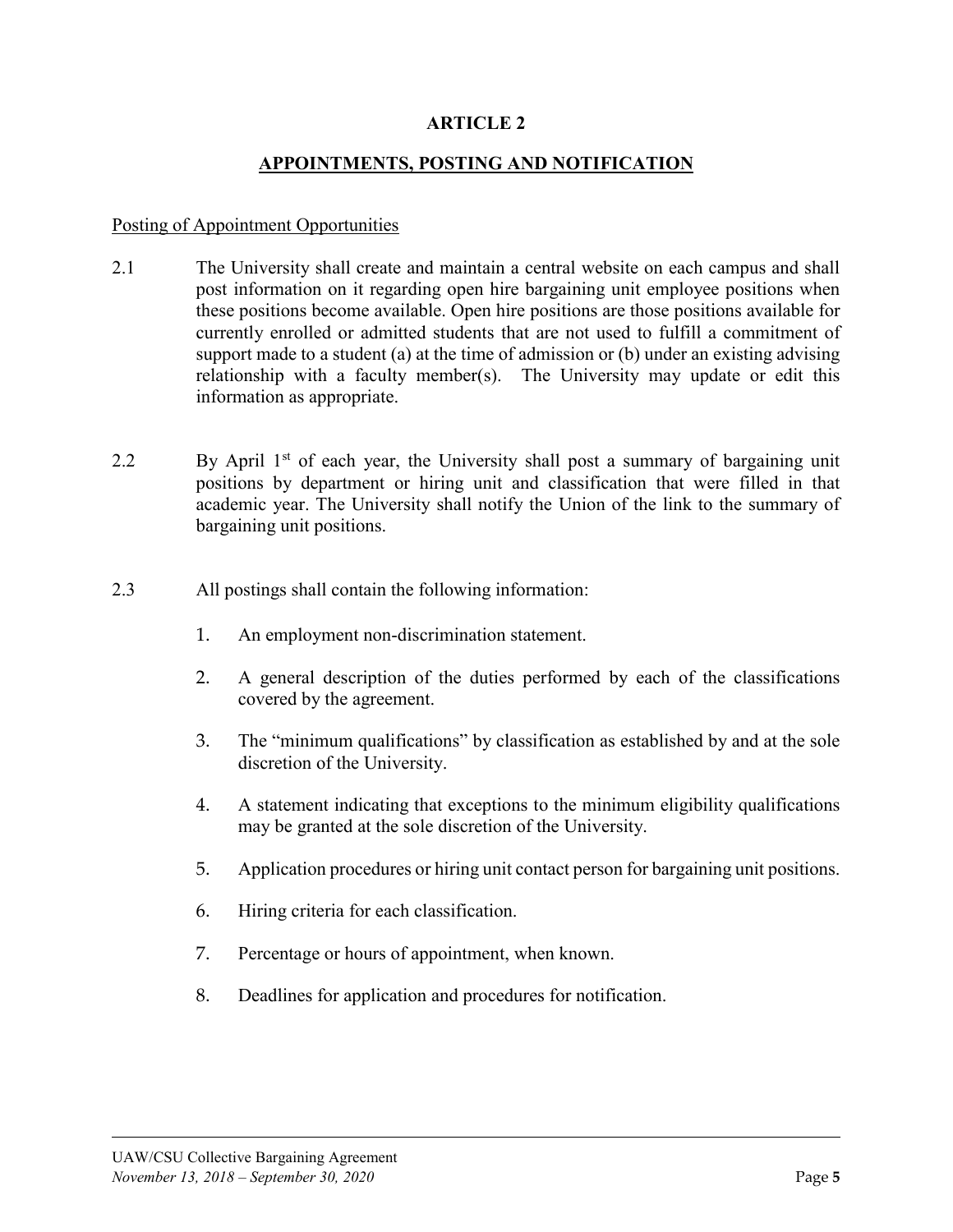- 2.4 The determination of the above information shall be made by the University. Once the University has determined the hiring criteria, they shall not be modified to be more restrictive within the same hiring period.
- 2.5 Departments or other hiring units may also post information regarding open hire positions. Departments or other hiring units may, when necessary, make emergency appointments. For the purpose of this Article an emergency situation is one in which the beginning of the appointment period must begin less than a week after the position is posted.

## Appointment Notification

- 2.6 The CSU may make appointments at any time and for any duration. Appointments of Teaching Associates and Graduate Assistants may be made at any time-base. Appointments of Instructional Student Assistants may be made for range of hours over a term(s). Substitute Teaching Associate assignments shall be made for a range of hours, and shall be compensated at the employee's existing hourly rate. Substitute Teaching Associate appointments shall be made from qualified Unit 11 employees who have notified the Department Chair that they are available for appointment as a Substitute Teaching Associate during the period of their primary appointment.
- 2.7 As soon as a hiring decision has been made, and prior to the start of the appointment, the University shall provide written notice of the appointment or reappointment in paper or electronic format to the affected individual.
- 2.8 The notice will include, but not be limited to: the applicable appointment title, appointment time-base percentage (or range of hours), effective dates, salary/wages, health and other applicable benefits and deductions, and tuition and fee waiver or exemption information, department or equivalent unit, department or equivalent unit contact information, response requirements if any, a statement that the position is covered by the collective bargaining agreement between the parties, the collective bargaining agreement's website address, a website address with UAW 4123 contact information and a systemwide website that provides information regarding the requirement and nature of the California Loyalty Oath. [Note: This website shall include FAQs and a statement that swearing to uphold the California Constitution does not require the employee to engage in violence.]
- 2.9 Prior to the commencement of the term or as soon as practicable thereafter, the University shall provide the ASE the following information: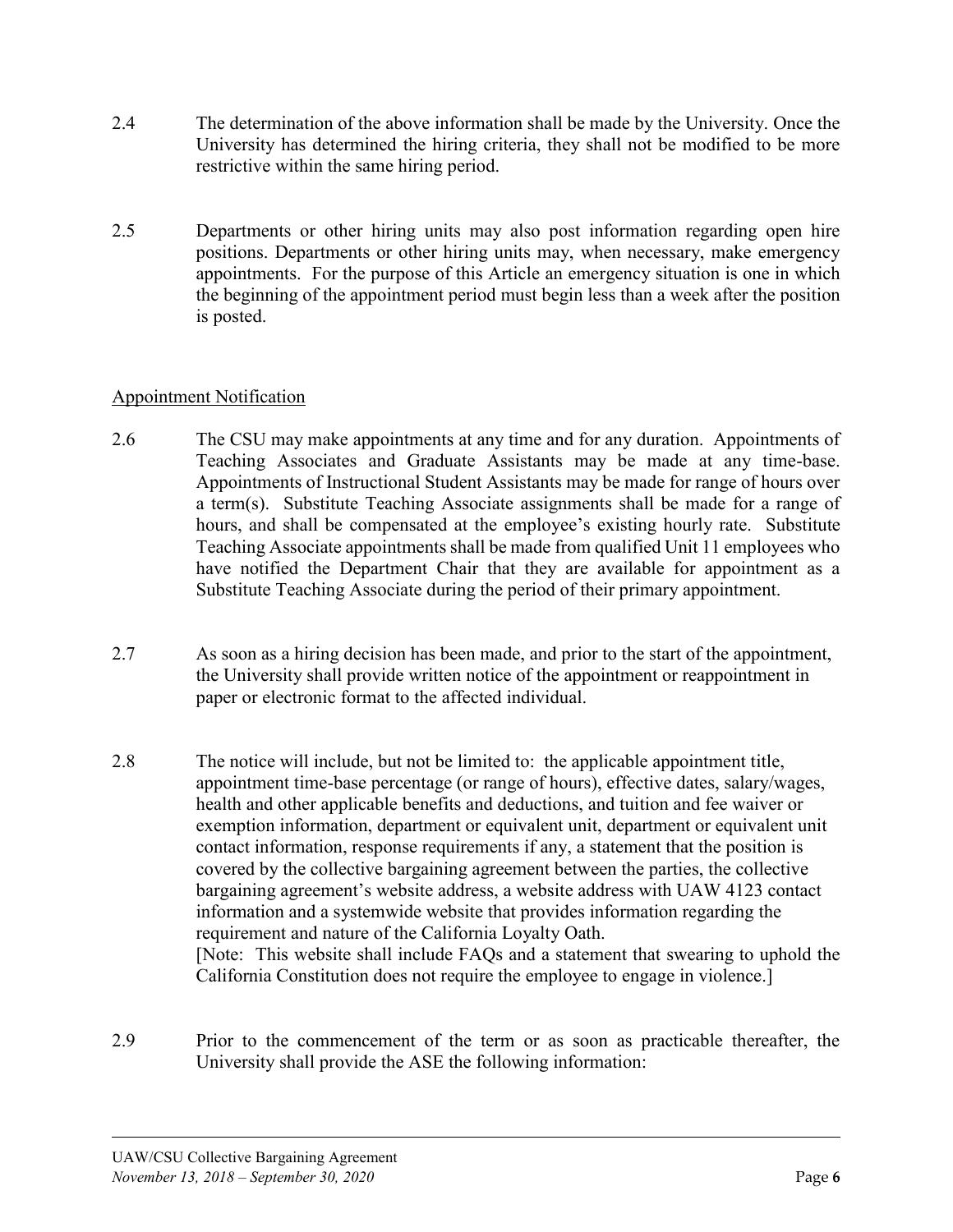- a. the faculty member or supervisor to whom the individual will report,
- b. the location where the work will be performed,
- c. the class assigned, if applicable,
- d. the time and place of any applicable orientations,
- e. the specific duties and expectations of the appointment as detailed in the form in Appendix F or a campus-based form that contains at least the same information. The University may include estimated time for effective completion of each duty.

The University shall provide advance notice when the above referenced duties are changed significantly. Such changes will be confirmed in writing.

2.10 No employee shall be deemed appointed in the absence of an official written notification from the President and the bargaining unit employee's acceptance within the timelines established by the notification. The bargaining unit employee shall have fourteen (14) days from date of written notification to accept the appointment.

# Conditions of Appointment

- 2.11 The duration, terms and conditions of an employee's appointment will be specified in the appointment notification. The appointment notification shall state that the appointment automatically expires at the end of the period stated and does not establish an obligation for a subsequent appointment. No other notice shall be provided.
- 2.12 Appointments may be provided for any duration, including multiple academic terms (semesters, quarters). The University will guarantee employment during the first term of appointment. If an appointment is for more than one academic term, employment in academic terms after the first term of the appointment may be conditioned upon budget or enrollment. If an individual receives and accepts a non-conditional appointment, and the position offered and accepted is no longer available, the CSU will ensure that the employee:
	- a. is placed in an appointment at the same level of compensation for the academic term(s) stated in the appointment notification, or
	- b. receives the same compensation in lieu of the position for the academic term(s) stated in the appointment notification.